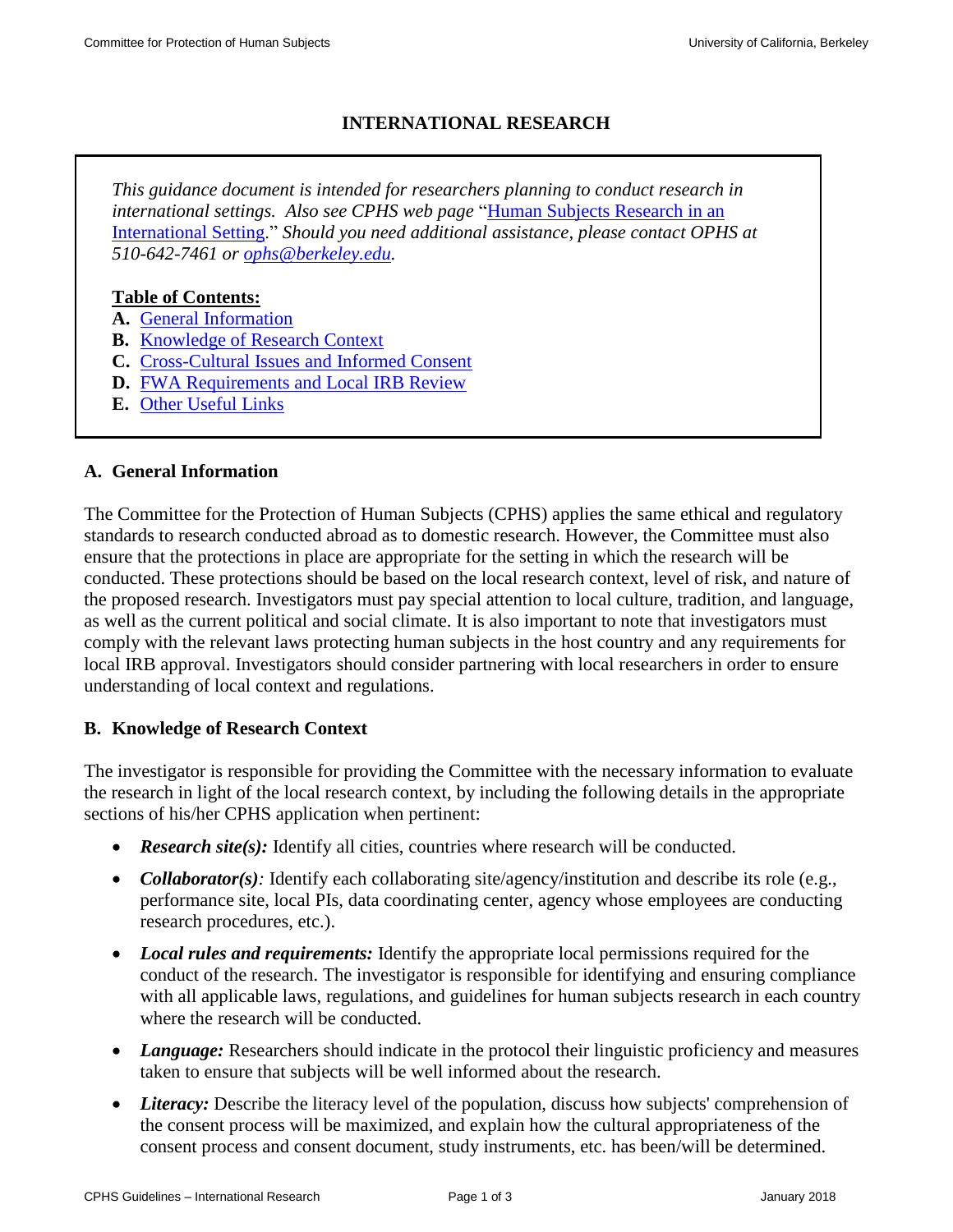- *Community and culture:* Outline the research team's knowledge of the local community, including: (1) the appropriateness of research design in the context of political climate, societal norms, and comfort levels; (2) discussion of any planned or completed community consultation activities regarding the consent process, consent documentation, study instruments, research design; and (3) description of the parties involved in the planned or completed community consultation. Where local personnel are employed to collect, code, and/or transcribe data, investigators must provide assurance that the personnel will be trained to hold data confidential.
- *Status of women:* Discuss the status of women in the local community/country. If the status of women in the international location(s) is different than in the United States, the protocol should explain the measures incorporated in the research to respect women's autonomy to consent. *Note*: In no case will a competent adult woman be enrolled in research solely upon the permission of another person.
- *Status of children:* Discuss the status of children in the local community/country. If the status, definition, or guardianship of children in the international location is different than in the United States, the application should explain how.
- *Traumatized communities:* Discuss the risks and complications of conducting research with victims of violence and disasters and how these will be managed. See National Institute of Mental Health (NIMH) guidelines on [Ethical Issues to Consider in Developing, Evaluating, and](http://www.nimh.nih.gov/funding/grant-writing-and-application-process/ethical-issues-to-consider-in-developing-evaluating-and-conducting-research-post-disaster.shtml)  [Conducting Research Post-Disaster](http://www.nimh.nih.gov/funding/grant-writing-and-application-process/ethical-issues-to-consider-in-developing-evaluating-and-conducting-research-post-disaster.shtml) for points to consider and additional sources of information.
- *Standard of care:* Describe both the standard of care in the USA and the available standard of care/alternatives in the host community/country. If applicable, discuss how the proposal is responsive to local health needs of the host community/country and whether the research will address an important scientific question regarding the host community/country. Also, explain whether, if proven effective, the treatment or intervention under research will be available to some or all of the host country population.
- *Prevention of therapeutic misconception:* Although it is not a misconception to believe that study subjects will probably receive good clinical care, it is a misconception to believe the purpose of clinical trials is to administer treatment rather than to conduct research. If there is a likelihood that subjects will believe mistakenly that the purpose of the research is solely to provide treatment rather than to contribute to scientific knowledge, explain how this risk for misconception will be minimized.

# <span id="page-1-0"></span>**C. Cross-Cultural Issues and Informed Consent**

*Standard Consent Requirements:* In general, federal regulations require that researchers obtain documented (signed) consent from adult subjects. When conducting research in an international setting, the informed consent discussion, as well as all consent documents, must be in the subjects' native tongue, and the language of the consent document should be appropriate to communicate clearly to the intended audience. Ideally, the research team will include people who are fluent in the research subjects' language(s) and familiar with local cultural norms. When a translator/interpreter is employed, research staff, not the translator/interpreter, should carry out the consent process with the assistance of a translator/interpreter. Family members cannot be asked to provide such translation because they may not be qualified to fully explain the study's risks and benefits to the potential subjects.

The CPHS application should provide a detailed description of the informed consent process, including discussion of any pertinent social, political, or cultural issues. In addition, the researcher should submit for review both English and foreign language versions of the consent materials, along with his/her affirmation of the accuracy of the translation(s). The Committee understands that standard U.S. informed consent requirements are not always appropriate for other cultures, and it may waive some or